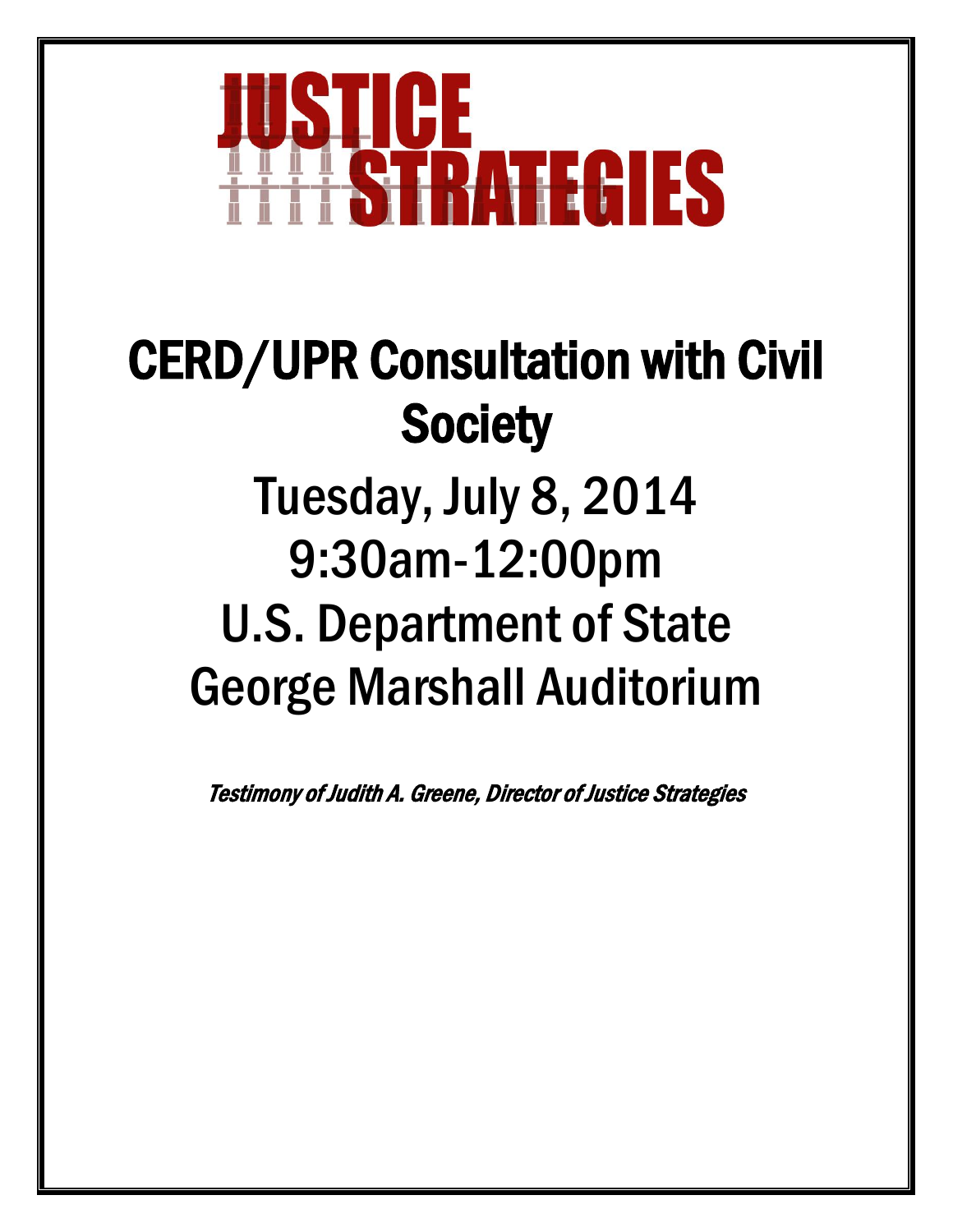## **I. Introduction and Issue Summary**

Justice Strategies is a U.S.-based nonprofit research organization dedicated to providing high quality "action research" to advocates and policymakers pursuing more humane and costeffective approaches to criminal justice and immigration law enforcement. Our concern relates in general to the issues addressed in the International Convention on the Elimination of All Forms of Racial Discrimination, and specifically in the provision in Part I, Article 1, which states

In this Convention, the term "racial discrimination" shall mean any distinction, *exclusion, restriction or preference based on race, colour, descent, or national or ethnic origin which has the purpose or effect of nullifying or impairing the recognition, enjoyment or exercise, on an equal footing, of human rights and fundamental freedoms in the political, economic, social, cultural or any other field of public life.*

We are alarmed about the sharp increase in the number of migrants, the vast majority being Mexican nationals, who are criminally prosecuted by United States Attorneys for immigration crimes at the border; about the increasing disparate impact on the federal incarcerated populations with regards to race, ethnicity, nationality and citizenship status resulting from such criminal prosecutions; and about the substandard, privately operated segregated immigrant prisons where the majority of sentenced migrants are incarcerated.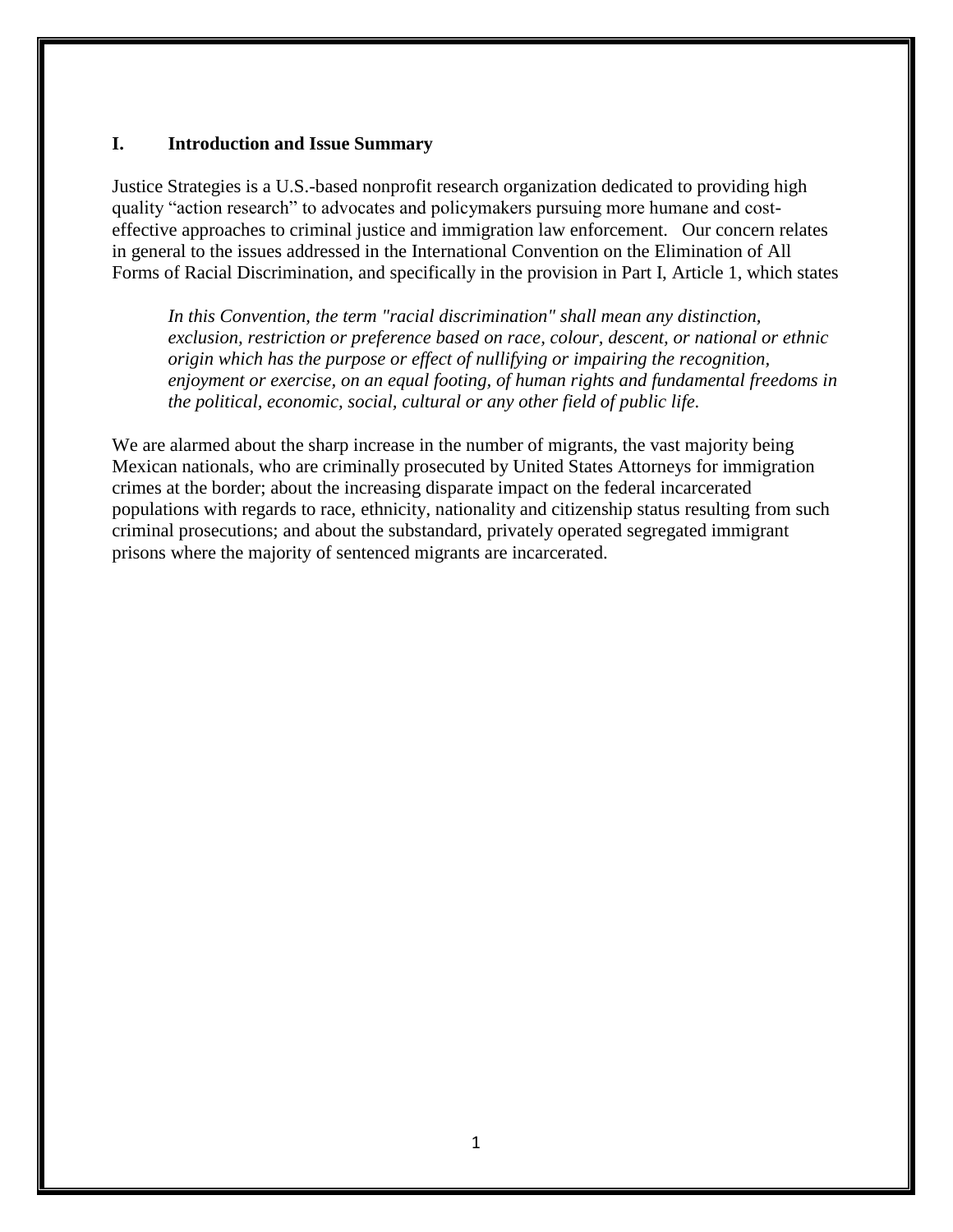## **II. Operation Streamline, the felony prosecutions of migrants, and the growth in incarceration of non-citizens, primarily Mexican nationals**

The sharp increase in criminalization and prosecution of migrants at the border has caused a great burden for the federal court system and contributed greatly to overcrowding in the federal prison system. Two sections of the United States Code are of particular concern. If apprehended at the U.S. border, migrants can be charged with one of two federal crimes:

8 U.S.C. § 1325 – unlawful entry to the U.S., a misdemeanor carrying a sentence of up to 180 days; or

8 U.S.C. § 1326 – unlawful reentry after deportation, a felony charge normally carrying a federal prison sentence of up to two years, but with aggravated circumstances the maximum may rise to 10 or 20 years.

These two charges are now the most prosecuted offenses in the federal court system. By 2011, the federal court in Arizona had such a clogged criminal caseload that the chief judge was forced to declare a judicial emergency, suspending requirements of the Speedy Trial Act.<sup>1</sup>

This flood of immigration cases started to become overwhelming in the mid-2000s with initiation of "Operation Streamline," a policy that mandated that nearly all border crossers along the U.S.-Mexico border be criminally prosecuted if apprehended without proper documentation. Prior to the administration of George W. Bush, border crossers who did not represent any threat to public safety were handled primarily through the civil immigration system.<sup>2</sup> The federal criminal statutes cited above are duplicative of civil immigration laws. These discretionary prosecutions represent a marked departure from traditional law enforcement of immigration violations.

Operation Streamline resulted in an abrupt increase in misdemeanor prosecutions (8 U.S.C. § 1325, from 3,192 cases filed in 2002, reaching 53,822 last year. The average sentence currently imposed at conviction is one month in federal jail.<sup>3</sup> This prosecution boom has been accompanied by a sharp increase in felony prosecutions (8 U.S.C. § 1326), from 9,337 in 2002 to 37,440 last year. Last year 33,938 people were sentenced to prison for unlawful re-entry.

 $\overline{a}$ 

<sup>&</sup>lt;sup>1</sup> http://www.uscourts.gov/news/newsView/11-01-25/Judicial Emergency Declared in District of Arizona.aspx

<sup>&</sup>lt;sup>2</sup> Grace Meng. *Turning Migrants into Criminals: The Harmful Impact of U.S. Border Prosecutions*, Human Rights Watch, May 2013. http://www.hrw.org/sites/default/files/reports/us0513\_ForUpload\_2.pdf

<sup>3</sup> Data obtained from the Transactional Records Access Clearinghouse at<http://trac.syr.edu/>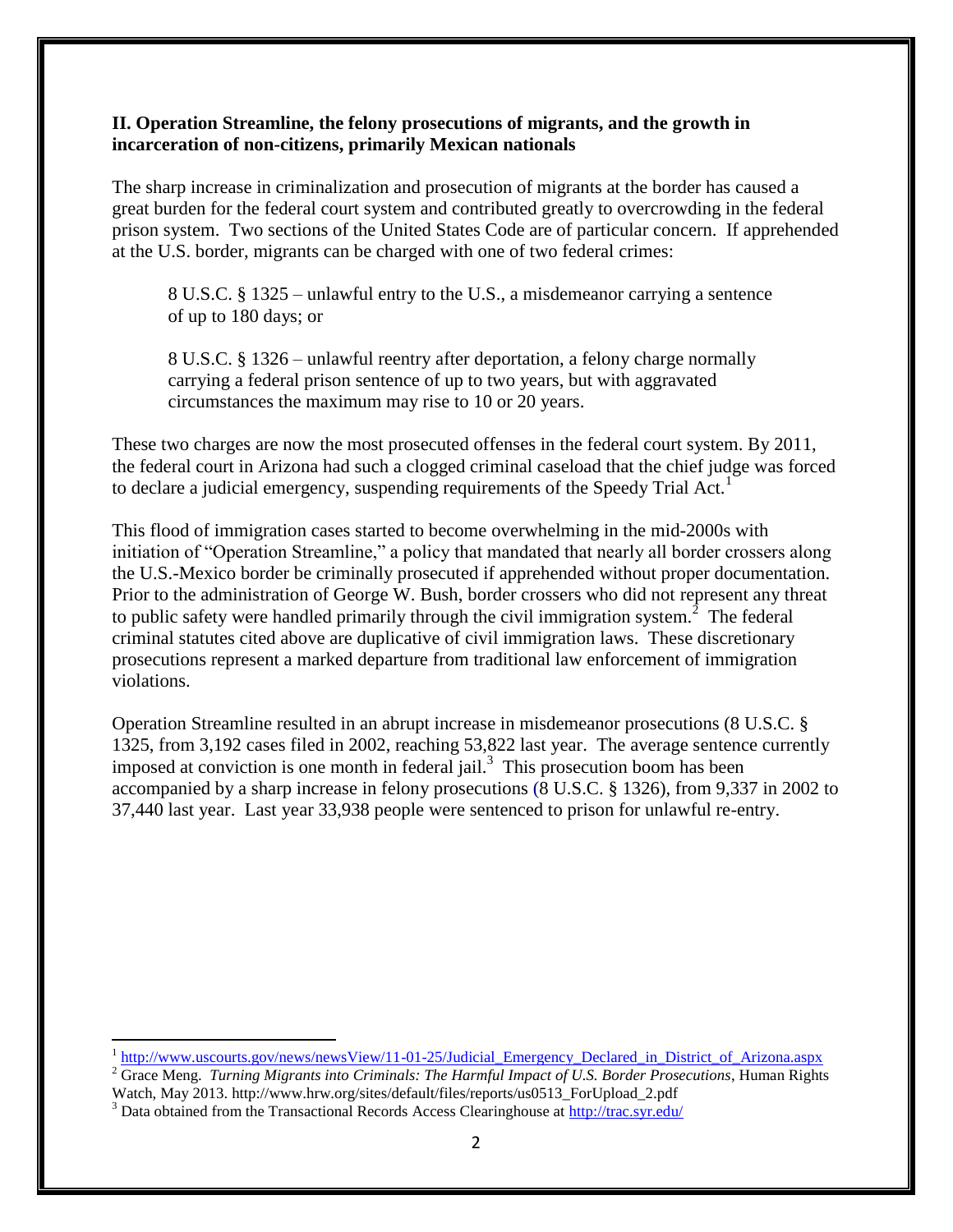

More than 90 percent of those were sentenced for "simple" re-entry after removal, which carries a sentence of up to two years in prison. The average sentence for that offense is 15 months, while aggravated circumstances boost the average to 16 or 30 months, after which the prisoner is transferred to ICE for the civil removal process. This increase is driving a significant amount of the overcrowding and racial disparity that plagues our federal prison system.

## **III. Privately operated segregated immigrant prisons in the U.S.**

 $\overline{a}$ 

The profound discriminatory effect of increased felony prosecution of migrants crossing the border on race, nationality and citizenship status is brought into sharp focus when one looks at the impact on the federal prison system..

Of the people serving time for an immigration violation in the federal prison system, 91.6 percent are Hispanic or Latino. Slightly over two-thirds had been convicted and sentenced in a Southwest border district federal court, with nearly three-quarters coming from Texas Southern, Arizona, and California Southern districts. They comprised 97 percent of the increase of the growth in that offense category between 2002 and  $2010<sup>4</sup>$  Currently non-citizens comprise 25.1 percent of the total BOP prison population, with 17.4 percent of the total made up of Mexican nationals.

Between 1994 – the year that NAFTA was enacted – and 2012, the number of Mexicans serving time for an immigration offense in a federal prison increased by more than 755 percent. To handle the increasing number of Mexican migrants sentenced to federal prison after the passage

<sup>4</sup> Marc Motivans. (July 2012) *Immigration Offenders in the Federal Criminal Justice System, 2010.* Washington, DC: Federal Justice Statistics Program.